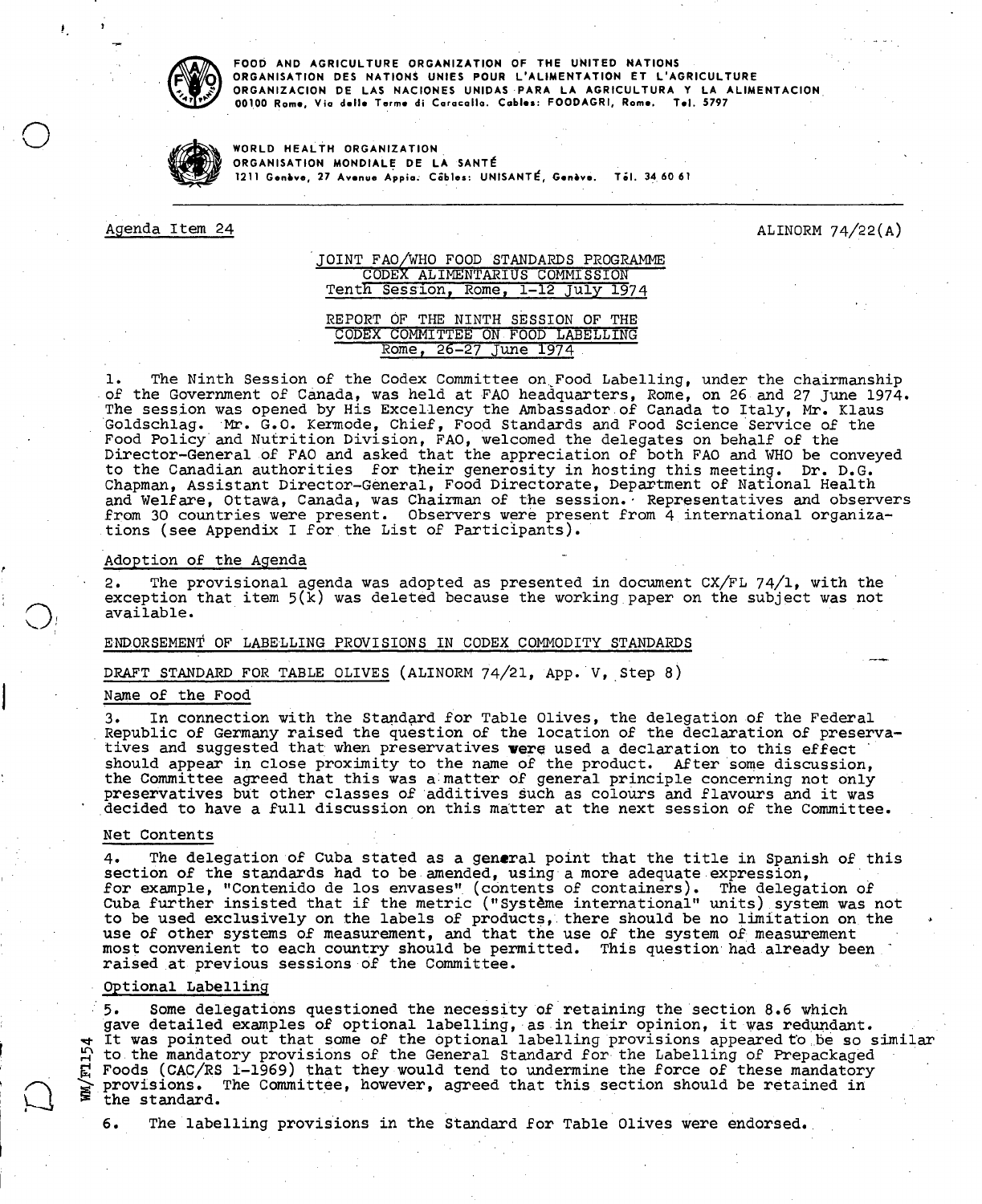# DRAFT STANDARD FOR CANNED CORNED BEEF (ALINORM 74/16, App. II, Step 8)

## Name of the Food

It was pointed out that the name 'corned beef' could only be used by itself when the product conformed to the compositional requirements of the standard. However, the Committee noted that the term 'corned beef' could be used in conjunction with a suitable qualifying term such as: "Corned beef with X" for products not covered by the standard (e.g. to which ingredients such as broth, gelatine, cereals, etc., were added) to ensure that such products could continue to be traded. The Committee suggested that they would like governments, when accepting the standard, to indicate the type of qualifying terms used.

### Country of Origin

The Committee noted that the Commodity Committee had taken into account its sugges-8. tions relating to 'country of origin' as stated in para 13 of ALINORM 74/22 and agreed that the present section 6.5 was a clarification of the wording in the Recommended International General Standard for the Labelling of Prepackaged Foods and related specifically to this standard.

### Lot Identification

As a general point, the delegation of the Federal Republic of Germany indicated 9. in connection with section 6.6 that the date of manufacture should be 'in clear' in order that it can be read by the consumer and that there should be some indication of the date after which the products are no longer stable. The delegation of Sweden considered that it should be clearly indicated that 6.6 did not deal with date-marking. The Committee agreed that this subject would be dealt with at its next full session.

10. The labelling provisions of the Standard for Canned Corned Beef were endorsed.

### AMENDMENT TO THE STANDARD FOR CANNED PEACHES (ALINORM 74/20, App. IV, Step 8)

Considerable discussion took place regarding the declaration of "L-ascorbic acid as an antioxidant" and whether it should be declared in the list of ingredients or elsewhere. Some delegations felt that labelling provisions for the declaration of the various classes of food additives should be as uniform as possible and that the amendment should not be endorsed pending discussion in the next full session of the Committee. It was decided, however, to endorse the amendment as submitted. The delegations of the Federal Republic of Germany, the Netherlands and the United Kingdom objected primarily to the inclusion of the words 'or elsewhere' as they considered that it might prejudice the eventual solution of the overall problem.

### DRAFT STANDARD FOR YOGHURT (CX 5/70 - 16th Session, App.III-A, Step 5)

# List of Ingredients

12. In accordance with the general principle that a complete list of ingredients should be required to be given on foods, a number of countries insisted that milk should be listed as an ingredient of yoghurt as well as the sugars mentioned in section 4.2, and the use of bacterial cultures should also be indicated on the label. In addition, the delegation of the Federal Republic of Germany requested that the quantity of added sugar should also be declared. This section of the labelling provisions of the Standard for Yoghurt was therefore not endorsed. However, the delegations of France, New Zealand, Switzerland and the Netherlands were of the opinion that the present section 4.2 was an adequately detailed listing for a food which the consumer recognized as being a cultured milk product. In view of the fact that yoghurt was often eaten for dietetic reasons, the delegations of Norway and Sweden considered that under section 4.1.4 the most important information for consumers was the declaration of the fat content and of the quantity of added sugars in terms of percentage.

### Date Marking

It was also noted that the Joint FAO/WHO Committee of Government Experts on the Code of Principles concerning Milk and Milk Products had inserted a section on date marking but had not indicated how the product should be stored. The delegation of Sweden made the general point (which also applies to Flavoured Yoghurt) that this whole matter of storage instructions would be discussed next year and this section of the labelling provisions of the standard would therefore be subject to revision in the light of decisions made at that time.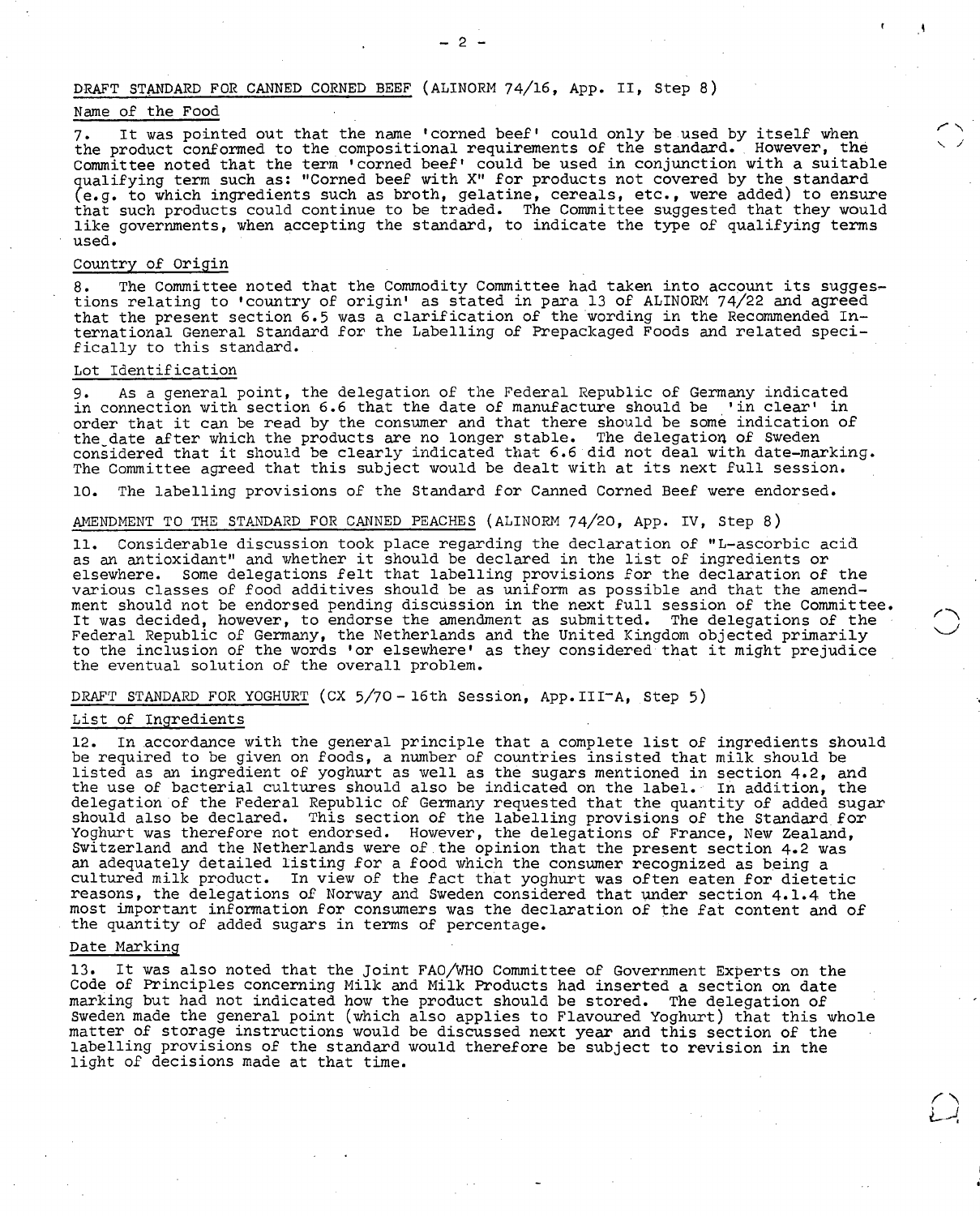DRAFT STANDARD FOR FLAVOURED YOGHURT (CX 5/70. -16th Session, App. III-B. Step 5)

 $-3 -$ 

# Flavouring

14. The delegation of Poland, supported by other delegations, pointed out that there should be an explicit distinction between synthetic and natural flavourings in section 4.1.1. It was pointed out that this question of flavourings would be discussed at the next session of the Codex Committee on Food Additives. Furthermore, certain delegations felt that this general point should be covered by an amendment to section 3.2(c)(ii) of the Recommended International General Standard for the Labelling of Prepackaged Foods to deal with synthetic flavours which are equivalent to natural flavours, natural flavours and to truly artificial flavours not found in nature as separate classes of additives. The delegation of the Federal Republic of Germany was of the opinion that an indication of the quantity of the added flavouring foods or other flavouring substances should be made. The Committee endorsed the labelling provisions in the Standard for Flavoured Yoghurt and agreed to draw the above discussion to the attention of the Committee of Government Experts on Milk and Milk Products.

# COMMENTS TO THE COMMITTEE OF GOVERNMENT EXPERTS ON MILK AND MILK PRODUCTS CONCERNING THE GENERAL STANDARD FOR CHEESE (CX 5/70 -16th Session, App.IV-A, Step 5)

The following suggestions were made concerning the labelling aspects of the re-15. drafted General Standard for Cheese to serve as guidance to the Milk Committee on the provisions in the revised labelling section. It was suggested that, in accordance with the paragraph from Article 4 of the Code of Principles, a section be inserted in this st andard ensuring the labelling of the source of the milk when it was not cow's milk. The declaration of the net weight of prepackaged cheese and a complete listing of ingredients should also be required on the label. There was also considerable discussion as to the desirability of labelling cheese in general as to fat content on a total weight basis. This proposal was supported by a number of delegations. Caution was urged, however, and it was subsequently pointed out that there were two reasons for the need for knowledge about fat content. One was for the benefit of the consumer in giving the absolute quantity of fat on a total weight basis. The other reason was that technologists preferred to express the fat content on the dry matter, in view of the fluctuation of the moisture content in cheese. It would perhaps be appropriate to give the consumer some information concerning the milk used for cheese-making, indicating whether the cheese has been prepared from whole milk or partly skimmed milk. It was recommended that the terminology of sections 4.2 and 4.4 concerning the name and address should follow that of the Recommended International General Standard for the Labelling of Prepackaged Foods.

# DRAFT GENERAL STANDARD FOR QUICK FROZEN FILLETS OF FLAT FISH (ALINORM 74/18A, App.II,

 $Step 6)$ 

16. The labelling provisions in the standard were endorsed by the Committee. Note was taken that the Codex Committee on Fish and Fishery Products had considered storage instructions for these frozen products but had decided not to include a provision for such additional information in the draft standard. The suggestion was reiterated by the Food Labelling Committee that storage instructions were still needed for these products. The delegation of Switzerland stated that, in their opinion, the date the final product was packaged for final sale should be declared in clear.

# DRAFT STANDARD FOR CANNED CRAB MEAT (ALINORM 74/18A, App. III, Step 6)

The labelling provisions of this standard were endorsed by the Committee.  $17.$ 

### OTHER DRAFT STANDARDS CONSIDERED BY THE COMMITTEE

It was agreed that for the following standards the Committee should simply pass on the views of delegates to the appropriate Codex Commodity Committee..

### DRAFT STANDARD FOR COOKED CURED HAM(ALINORM 74/16, App. III, Step 6)

In this connection, it was suggested that the list of ingredients be brought into "line with the list in the Corned Beef Standard. It was also indicated that the use of the class name "phosphates" be continued in the labelling of this standard until a final decision was made on this as a class name for both meat and fish products. It was also recommended in the section on storage instructions (6.6) that a distinction be drawn... between the recommended maximum temperature for the use of consumers and the maximum permissible temperature for the use of retailers and wholesalers. To remove the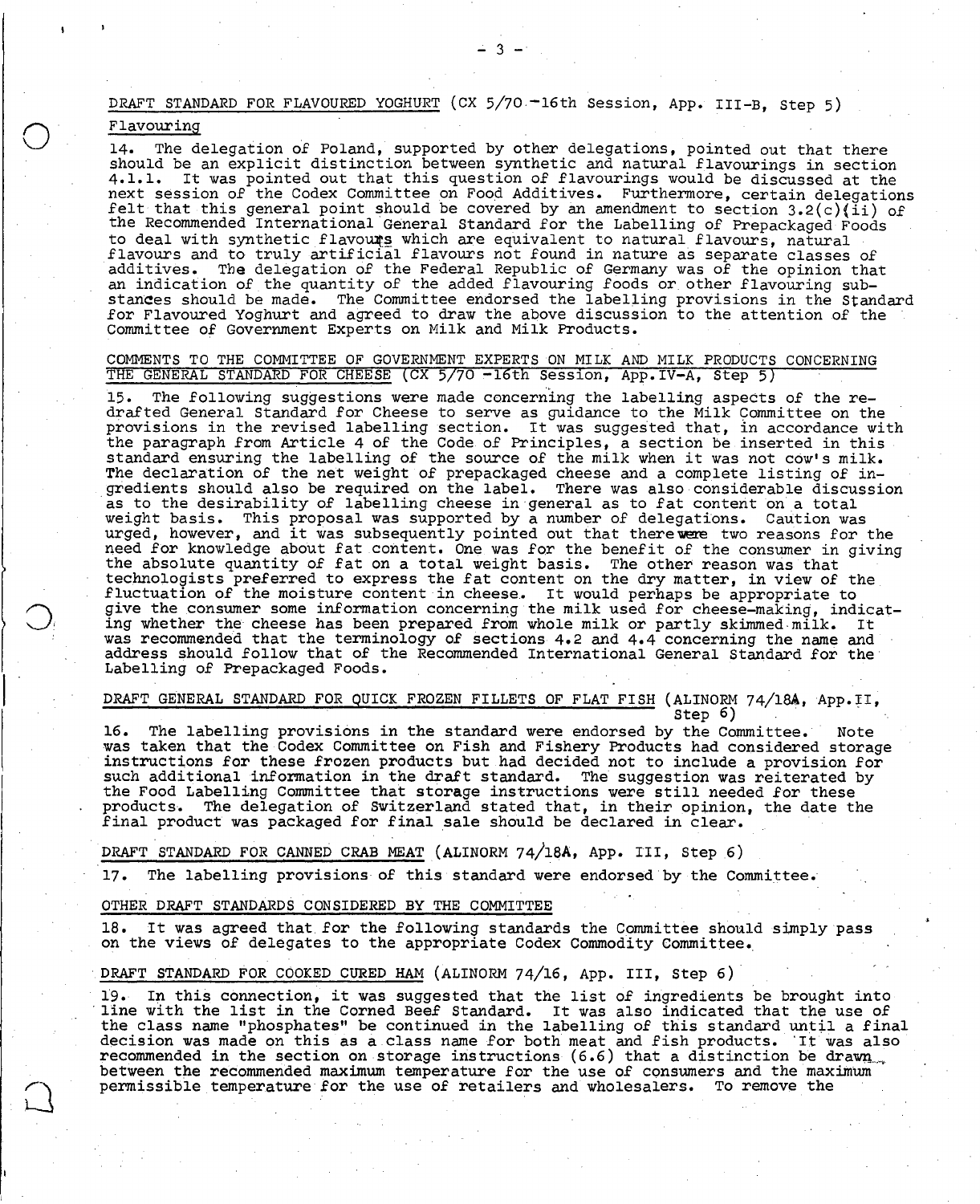contradiction as to the mandatory nature of the name of the food between sections 6.1.1 and 6.1.3, the word "if" should also be removed from the first sentence of section 6.1.3.

 $-4-$ 

# DRAFT STANDARD FOR COOKED CURED PORK SHOULDER (ALINORM 74/16, App. IV, Step 6)

The remarks under the paragraph above on Cooked Cured Ham also apply to this product.

# DRAFT STANDARD FOR COOKED CURED LUNCHEON MEAT (ALINORM 74/16, App. V, Step 6)

The relevant comments **On** Cooked Cured Ham also apply to this product, and in 21. particular the remarks concerning the list of ingredients and "phosphates" as a class name.

# DRAFT STANDARD FOR FOODS FOR INFANTS AND CHILDREN BASED ON CEREALS (ALINORM 74/26, App. VI, Step 5)

22. Although this standard is likely to be substantially amended at the next meeting of the Codex Committee on Foods for Special Dietary Uses later this year, the main advice to be given concerns the way in which vitamins and mineral salts should be listed as ingredients. It was suggested that they might well be arranged as separate groups, the group for the vitamins and minerals not necessarily in descending order of proportion. A second point concerns the necessity for date marking of these products which are perishable and are used by a susceptible population (infants). It was suggested that sections 9.7 and 9.8 of this standard could suitably be modified to correspond with the equivalent sections on date marking in the Draft Standard for Infant Formula.

# DRAFT STANDARD FOR GRAPE JUICE PRESERVED EXCLUSIVELY BY PHYSICAL MEANS (ALINORM 74/14, List of Ingredients App. II, Step 6)

The question of nomenclature for reconstituted grape juice was raised. A number  $23.$ of countries indicated a preference for having the name "reconstituted grape juice" for this product more prominently displayed than in the list of ingredients. After considerable discussion, it was suggested that section 7.2.2 be modified to read as follows: "In the case of grape juice entirely made from concentrates the fact of reconstitution shall be declared on the label as follows: 'grape juice made from concentrate' or 'reconstituted grape juice' or 'grape juice made from concentrated grape juice'."

# Net Contents

As a general point for all standards sold by fluid measure, the delegation of the  $24.$ United Kingdom stated that the section on net contents (7.3 in this standard) should be modified by the following addition: "for British units, units of capacity measurement shall be used", thus avoiding the implication that the volume units (cubic inches) should be used and clearly indicating the use of capacity units (fluid ounces).

### Additional Requirements

25. The delegation of Switzerland pointed out that the French word for carbonated (carbonaté) was incorrect and should be replaced by the word "gazéifié".-

The delegation of the Netherlands stated, as a general point, that all Commodity 26. Committees should consider the possibility of including a provision for lot identification in their standards.

# DRAFT STANDARD FOR CONCENTRATED GRAPE JUICE PRESERVED EXCLUSIVELY BY PHYSICAL MEANS (ALINORM 74/14, App.III, Step 6)

27. In view of the fact that the concentrate could not technically be carbonated to<br>give a reconstituted carbonated product, section 6.2 should be deleted. Concerning give a reconstituted carbonated product, section 6.2 should be deleted. Concerning section 7.6.3, the statement should be modified to read "no fruit or fruit juice may be represented pictorially on the label except grapes or grape juice of the variety included therein". It was also pointed out that section 7.7 on how to reconstitute the juice should be separated into two parts; one for the information of the consumer and<br>the other part on commercial documents specially for the information of the industry and the trade.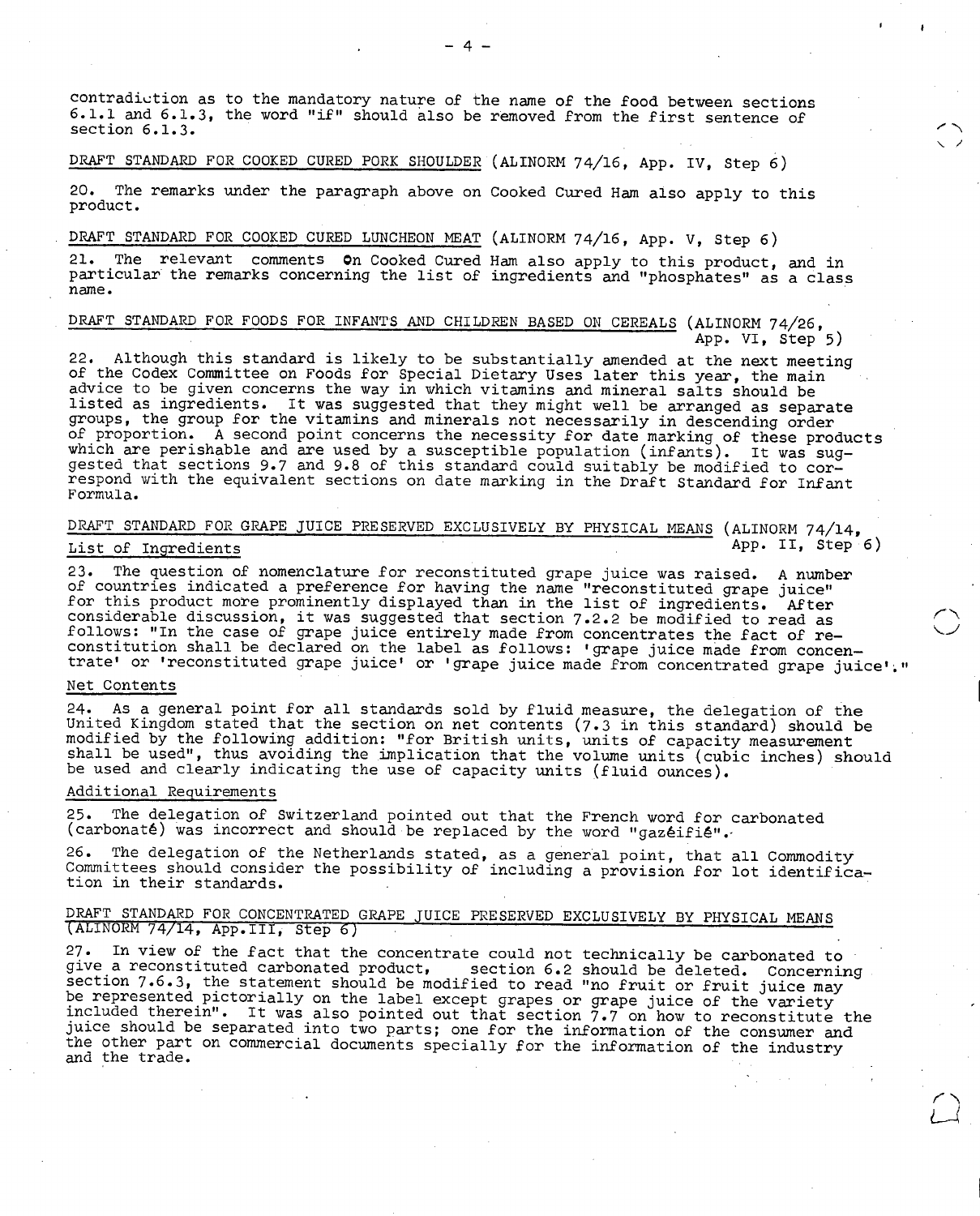DRAFT STANDARD FOR SWEETENED CONCENTRATED LABRUSCA TYPE GRAPE JUICE PRESERVED EXCLUSIVELY BY PHYSICAL MEANS(ALINORM 74/14, App. IV, Step 6)

The main suggestion concerning this product was the general one relating to the declaration of  $\tilde{L}$ -ascorbic acid as an antioxidant (see para 11 above).

 $5 -$ 

### DRAFT STANDARD FOR CHOCOLATE(ALINORM 74/10, App. IV, Step 6)

In connection with section 7.4.2, the delegations of Sweden and the U.S.A. indi- $29.$ cated that the size of small units not requiring declaration of net weight should be 25 g rather than 50 g in the interests of the consumer.

# DRAFT STANDARD FOR COCOA BUTTER (ALINORM 74/10, App. III, Step 6)

The question raised here was why the Recommended International General' Standard  $30$ for the Labelling of Prepackaged Foods should Apply to this product which was not sold in retail. It was pointed out that the labelling information was required for the documents accompanying bulk packs (section 7.5) and that the Committee considered that this would assist the trade. It was also pointed out that section 7.4.2 should be deleted since the processes anticipated for this product (refining and deodorizing) should not be considered as changing its nature.

# PROPOSED DRAFT STANDARD FOR PINEAPPLE JUICE PRESERVED EXCLUSIVELY BY PHYSICAL MEANS (ALINORM 74/14, App. V, Step 5)

As well as the applicable general remarks already recorded above, the United Kingdom indicated that it would prefer to allow for the term "sweetened pineapple juice"as well as "pineapple juice with sugar" and in section 7.7 the provision of information for bulk packs should be made mandatory by changing the word "should" into "shall".

### PROPOSED DRAFT STANDARD FOR CANNED MATURE PEAS (ALINORM 74/20, App.X, Step .5)

It was agreed that the positioning of the reference to authorize colours in section 7.1.5 should likewise be the subject of the general decision to be made concerning the positioning of such declarations at the next meeting of this Committee (see para 11 above). It was also considered that for this product, the country of origin should be the country of processing and thus section 7.5(b) should be deleted.

# PROPOSED DRAFT STANDARD FOR QUICK FROZEN SHRIMPS AND PRAWNS (ALINORM 74/18A, App.III,

33. The general comments made on frozen fish products, in this meeting, also apply to this product. .

Step 5)

# PROPOSED DRAFT STANDARD FOR QUICK FROZEN FILLETS OF HAKE (ALINORM 74/18, App. V, Step 5)

In analogy with the Draft Standard for Frozen Fillets of Cod and Haddock and earlier general remarks, revisions should be made in the labelling requirements of this standard and in particular the lot identification will be made mandatory by replacing the word "may" with "shall" in section 6.6.

### DATE AND PLACE OF NEXT SESSION

The Committee agreed that the next session of the Codex Committee on Food Labelling would be a five-day meeting to be held in Ottawa, Canada, from 26 to 30 May 1975. As well as endorsements, guidelines for claims (including definition of terms) and for . date marking and storage, and the labelling of bulk containers would be examined.  $\cdot$ Government comments on nutritional labelling and the harmonization of non-technical. details would also be studied as well as certain problems raised at this year's meeting such as the location and use of class names for certain additives. The meeting would be conducted in English, French and Spanish.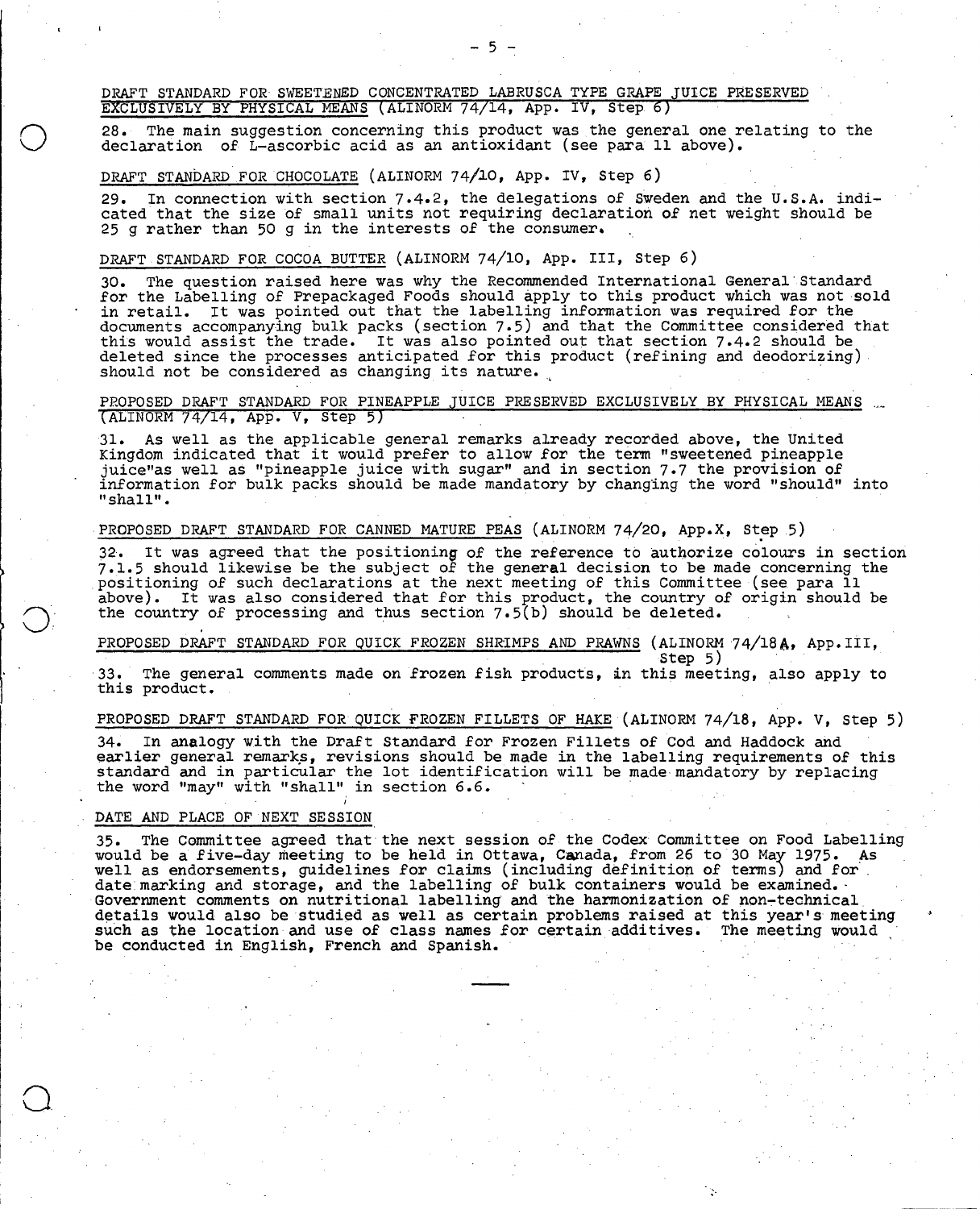# LIST OF PARTICIPANTS LISTE DES PARTICIPANTS LISTA. DE PARTICIPANTES

### AUSTRALIA AUSTRALIE

W.C.K. Hammer Assistant Secretary Department of Agriculture Canberra A.C.T., 2600

Dr. A.S. Cumming Thom Assistant Director General Environmental Health Branch Department of Health Alexander Building Phillip, Canberra A.C.T.

L.J. Erwin Food Technologist Department of Agriculture Canberra A.C.T. 2600

Dr. P.R. Patrick Director-General Health and Medical Services State Health Department George St. Brisbane Queensland

AUSTRIA AUTRICHE

Dr. K. Smolka Zaünersgasse 1-3 1030 Vienna

BRAZIL BRESIL BRASIL

Adalberto B. de Alcantara Ministerio de Agricultura Dipoa/MA Ed. Gilberto Salomão 13º Brasilia D.F.

Carlos Juan Vieira Ministerio de Agricultura - DSNSC Brasilia D.F.

CANADA

Dr. D.G. Chapman (Chairman) Assistant Director General Food Directorate Health Protection Branch Carlingwood Plaza, Ottawa K1A OL2 CANADA (cont.)

H.W. Wagner Director, Consumer Fraud Protection Branch Consumer and Corporate Affairs Place du Portage Hull Quebec

B.L. Smith Head Office of International Food Standards Health Protection Branch Carlingwood Plaza Ottawa K1A OL2

D.M. Smith Senior Scientist International Health Service Dept. National Health and Welfare Ottawa K1A OL9

CUBA

A.A. Paradoa Jefe del Departamento de Higiene de los Alimentos Instituto Nacional de (Infanta y Crucero) - Higiene Habana

A.D. Castro Dominguez Jefe Grupo Higiene de los Alimentos Provincia las Villas C. Camajuani No. 99

C.E. Garcia Diaz Jefe del Departamente de Normalización Ministerio de la Industria Alimenticia Ave. 41 No. 4455 Marianao La Habana

DENMARK DANEMARK DINAMARCA

M.J. Bom Hanssen Director of National Food Institute Mbrkbi Bygade 19  $DK$  2860 Spborg

A. Brincker Food Technologist Danish Meat Products Lab. Howitzvg 13 2000 Copenhagen F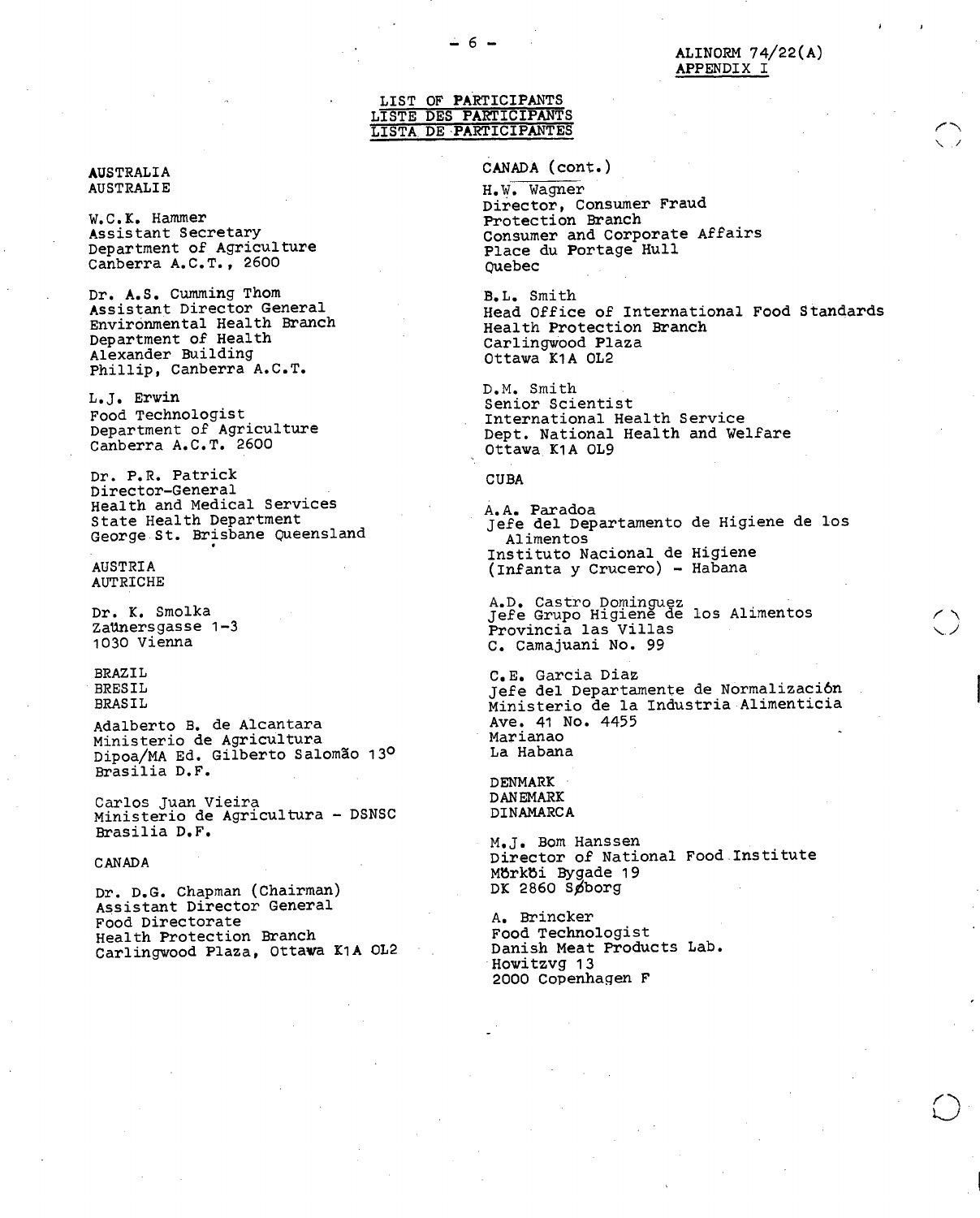# DENMARK (Cont.)

K. Andreasen Veterinarian Landbrugsraadet Axelborg Copenhagen

M. Kondrup Food Technologist Chief of Secretariat Isalesta Vesterbrogáde 1 DK-1620 Kbbenhan V

### FRANCE FRANCIA

C. Castang Secrétaire Général du Comité français du Codex 42 bis rue de Bourgogne Paris 7

GERMANY Fed. Rep. ALLEMAGNE Rép. Féd. ALEMANIA Rep. Fed.

Dr. E. Hufnagel Regierungs Direktorin Ministry of Youth, Family and. Health Affairs Deutschherrenstr. 87 Bonn-Bad Godesberg

C.H. Kriege Ministerialrat Federal Ministry for Food, Agriculture and Forestry D-53 Bonn-Duisdorf

Dr. W. Schultheiss • GeschAftsftlrer Bundesuerband diatetische Lebensmittelindustrie Schlosstrasse 5., 6146 Alsbach

### GHANA

A.A. Laryea Permanent Representative of Ghana to FAO Via Ostriana 4, Rome Italy

K.K, Eyeson Senior Research Officer Food Research Institute P.O. Box M20 Accra

GHANA (cont.)

A.A. Owusu Senior Scientific Officer Ghana Standards Board P.O. Box M245 Accra

Robert Oteng Director Ghana Standards Board P.O. Box M245 Accra

IRAN

H. Tamizkar Specialist on Cold Storage Ministry of Agriculture and Natural Resources Tehran

A.N. Shafi Deputy Director Ministry of Agriculture and Natural Resources Tehran

ITALY ITALIE ITALIA

A. Mambelli Direttore di Sezione Ministero dell'Industria e del Commercio Rome .

### JAPAN JAPON

S. Kagabe Chief of Section of Guidance for Premium and Representation, Fair Trade Commission Koseitorihikiiinkai Kasumigaseki Chiyoda-ku Tokyo

T. Hoshii Third Secretary Embassy of Japan Via Virginio Orsini 18 Rome, Italy

H. Teramatsu Technical Official Food Sanitation Division Ministry of Health and Welfare 1-2-2 Kasumigaseki Chiyoda-ku Tokyo

KUWAIT KOWEIT

A. Al-Nusif Nizar Food Technologist Ministry of Public Health P.O. Box 5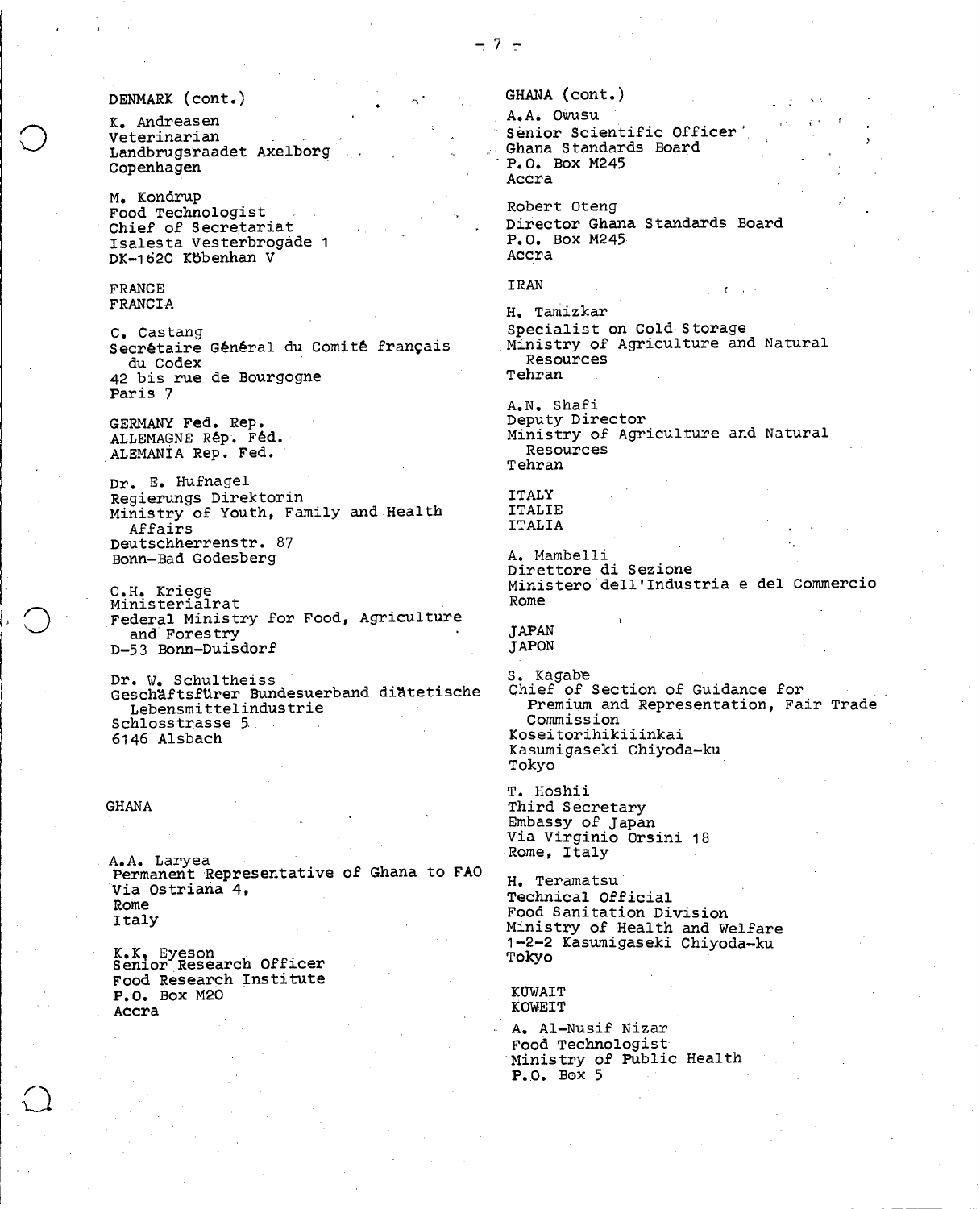Yacoub Al-Mutawa O. Bassir Ministry of Public Health Ibadan Ibadan  $P. O. Box 5$ 

A. Bejaravo Federal Ministry'of Industries Ingeniero Quimico Dirección General de Normas Secretaria de Industria y Comercio (S.O. Talabi)<br>Av. Cuauhtemoc 80 3º Piso (Research Biochemist) Av. Cuauhtemoc 80 3º Piso<br>Mexico 7, D.F.

NETHERLANDS PAYS-BAS NORWAY NORWAY NORWAY NORWAY NORWAY NORWAY NORWAY NORWEGE PAISES BAJOS

Dr. J.A.P. Smit<br>Health Inspector Health Inspector Dr. Olaf R. Braekkan Dr. Reyerstraat 10 P.O. Box 1874 P.O. Box 1874 P.O. 2012 Leidschandam

MJ.M. Osse Petter Haram Direction Agricultural Industries Counsellor<br>
and International Trade Ministry of Fisheries and International Trade Ministry of Fisheries Ministry of Agriculture and Fisheries 1<sup>0</sup> v.d. Boschstraat 4 Denhaag J. Race

Dr. M.G.W. Hallmans V.N.O. COME CONSECTED A CONSUMER CONSUMING CONSUMING CONSUMING CONSUMING A CONSUMING CONSUMING CONSUMING CONSUMING CONSUMING A CONSUMING CONSUMING CONSUMING CONSUMING CONSUMING CONSUMING CONSUMING CONSUMING CONSUMING CONSU Prinses Beatrixlaan 5 The Hague **PERU** 

Dr. Lyklema Hendrix . Ministerie van Economische Zaken Guillermo S. Burga<br>The Hague Geometriche Guillermo S. Burga

Dr. Otto Knottnerus<br>Stadhouders plantsoen 12 The Hague

NEW ZEALAND Coordinator

B.R. Mason PHILIPPINES Senior Agricultural Economist Ministry of Agriculture and Fisheries<br>P.O. Box 2298 P.O. Box 2298 E. Espinas Eleuterio

D.A. Akoh Federal Government Chemist<br>
Federal Ministry of Health POLOGNE Federal Ministry of Health POLOGNE Chemistry Division<br>P.O. Box 12525 P.O. Box 12525 Dr. A. Zaboklicki<br>Lagos Dr. A. Zaboklicki

KUWAIT (cont.) NIGERIA (cont.)

Department of Biochemistry<br>Ibadan University

MEXICO A.O. Oyejola Senior Quality Inspector Nigerian Standards Organization

> Federal Department of Fisheries Lagos

NORUEGA

Government Vitamin Laboratory<br>P.O. Box 187

Norwegian Codex Alimentarius Committee

PEROU

Executive Manager -(CERPER) Empresa Pública Certificaciones Pesqueras del  $P. O. Box 271, Callao (4)$ 

Eugenio Lora NOUVELLE ZELANDE Fish Inspection Service  $P. 0.$  Box 271, Callao  $(4)$ 

First Secretary Embassy of the Philippines NIGERIA Via San Valentino, 12 Rome, Italy

> $MHZ - CJS$ Stepinska, 9 Warsaw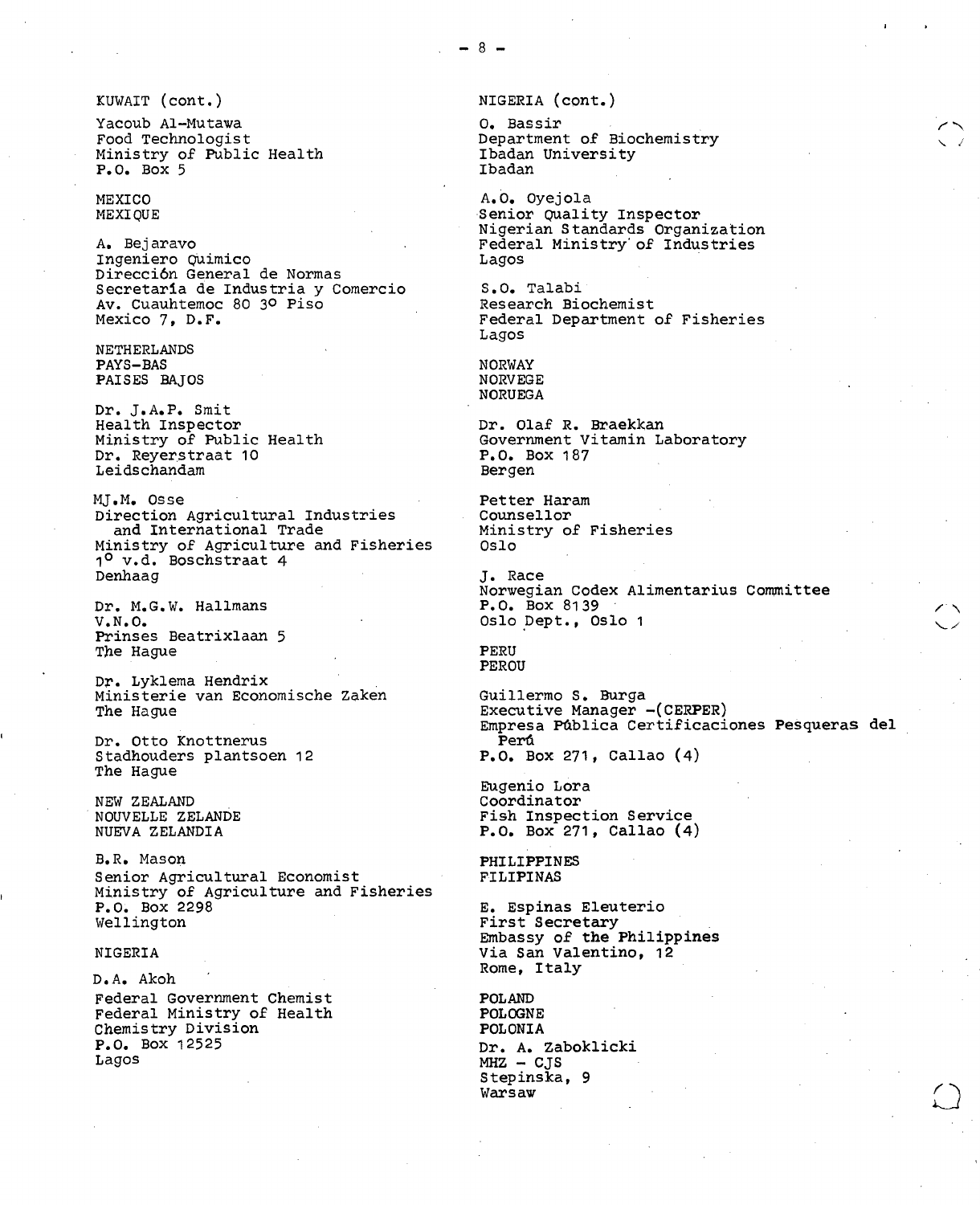### SENEGAL

N'Doye Médécin chef du Service National de Nutrition du Sénégal Ministère de la Santé Publique Dakar

SOUTH AFRICA AFRIQUE DU SUD SUDAFRICA

H.M. Keyser Counsellor (Commercial) South African Embassy Piazza Monte Grappa, 4 00195 Rome Italy

SPAIN ESPAGNE. ESPANA

Dr. F. Miranda de Larra Ministerio de Agricultura Paseo Infanta Isabel 1 Madrid

SWEDEN SUEDE SUECIA.

Bengt Augustinsson Head of Law Division National Swedish Food Administration Fack S-10401 Stockholm 60

Olof Rgren Deputy Head of Food Standards Division Codex Secretariat 'National Food Administration S-10401 Stockholm 60

**SWITZERLAND SUISSE** SUIZA

Dr. Emile Matthey Chef du Contrôle des Denrées Alimentaires Service fédéral de l'hygiène publique Haslerstrasse 16 Berne

Hans-Ulrich Pfister Head of Codex Section Federal Foodstuff Control Haslerstrasse 16 Berne

Dr. G.F. Schubiger Case Postale 88 CH 1814 La Tour de Peilz

Dr. Werner Hausheer 124 Grenzacherstrasse CH 4002 Basel

THAILAND THAILANDE TAILANDIA

Prof. Amara Bhumiratana. Director Institute of Food Research and Product. Development Kasetsart University P.O. Box 4-170 Bangkok 4

UNITED KINGDOM ROYAUME-UNI REINO UNIDO

Derek Llyn Orme Principal Food Standards Division Ministry of Agriculture, Fisheries and Food Great Westminster House Horseferry Road London S.W. 1

Denis Albert Threadgill Senior Scientific Officer Laboratory of the Governments Chemist Cornwall House Stamford. Street London S.E. 1

P.G. Allix Higher Executive Officer Food Standards Branch Ministry of Agriculture, Fisheries and Food Great Westminster House Horseferry Road London S.W. 1

F.M. Gilliatt Director Industry and Government Relations Del Monte Food Ltd. West Lynn, King's Lynn Norfolk

UNITED STATES OF AMERICA ETATS-UNIS D'AMERIQUE ESTADOS UNIDOS DE AMERICA

L.M. Beacham Assistant to Director Bureau of Foods for International Standards U.S. Food and Drug Administration - HFF40 200 "C" Street S.W. Washington D.C.

R.C. Bruner President Industry Committee Citrus Additives and Pesticides 953 W. Foothill Claremont CA 91711